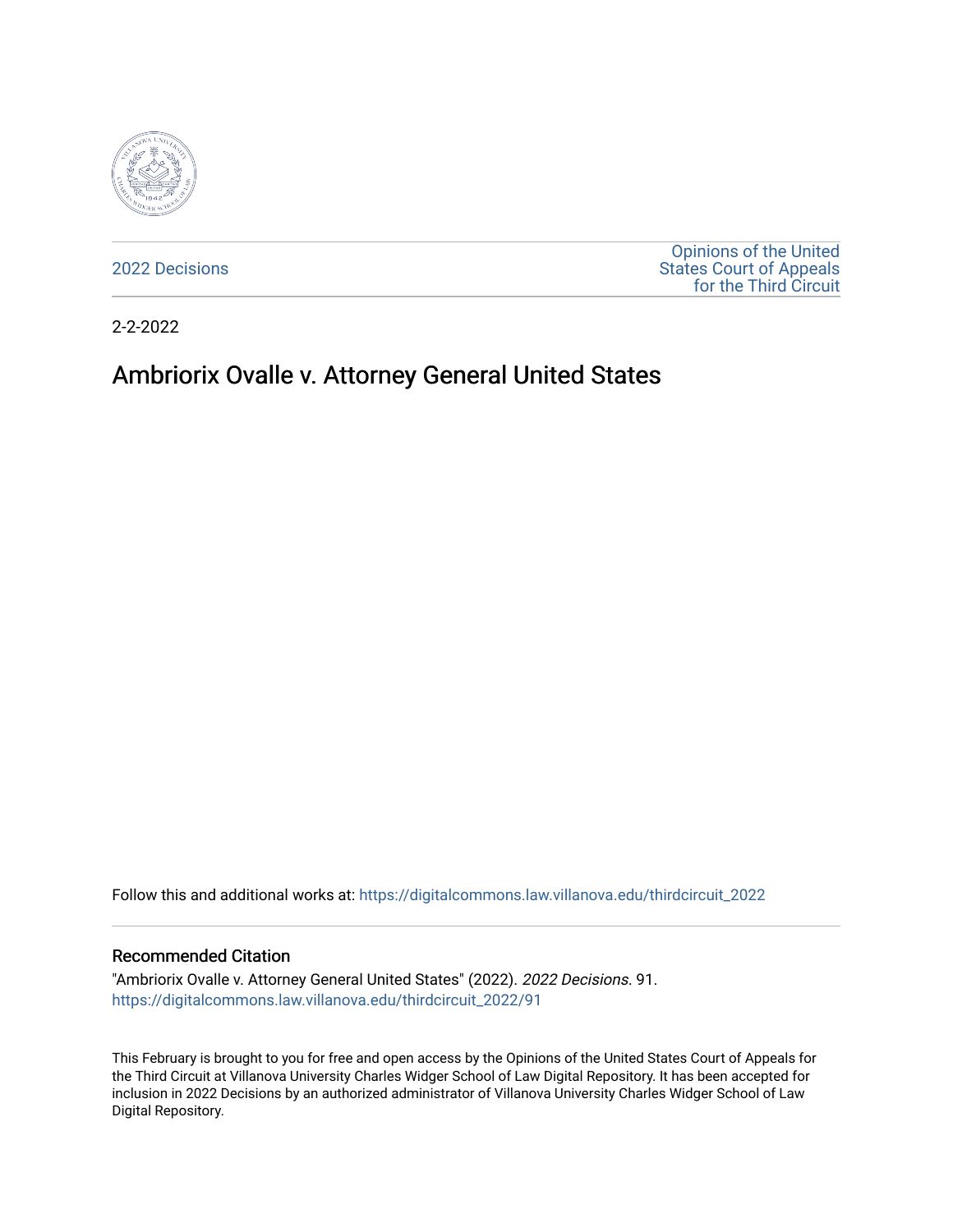## **NOT PRECEDENTIAL**

## UNITED STATES COURT OF APPEALS FOR THE THIRD CIRCUIT

\_\_\_\_\_\_\_\_\_\_\_\_

No. 20-2497 \_\_\_\_\_\_\_\_\_\_\_\_

## AMBRIORIX FRANCISCO OVALLE, Petitioner

v.

## ATTORNEY GENERAL UNITED STATES OF AMERICA \_\_\_\_\_\_\_\_\_\_\_\_

On Petition for Review of a Decision of the Board of Immigration Appeals (A038-511-086)

\_\_\_\_\_\_\_\_\_\_\_\_

Submitted Under Third Circuit L.A.R. 34.1(a) (January 24, 2022)

Before: HARDIMAN, SHWARTZ, and FUENTES, *Circuit Judges*.

(Filed: February 2, 2022)

\_\_\_\_\_\_\_\_\_\_\_

OPINION\* \_\_\_\_\_\_\_\_\_\_\_\_

<sup>\*</sup> This disposition is not an opinion of the full Court and pursuant to I.O.P. 5.7 does not constitute binding precedent.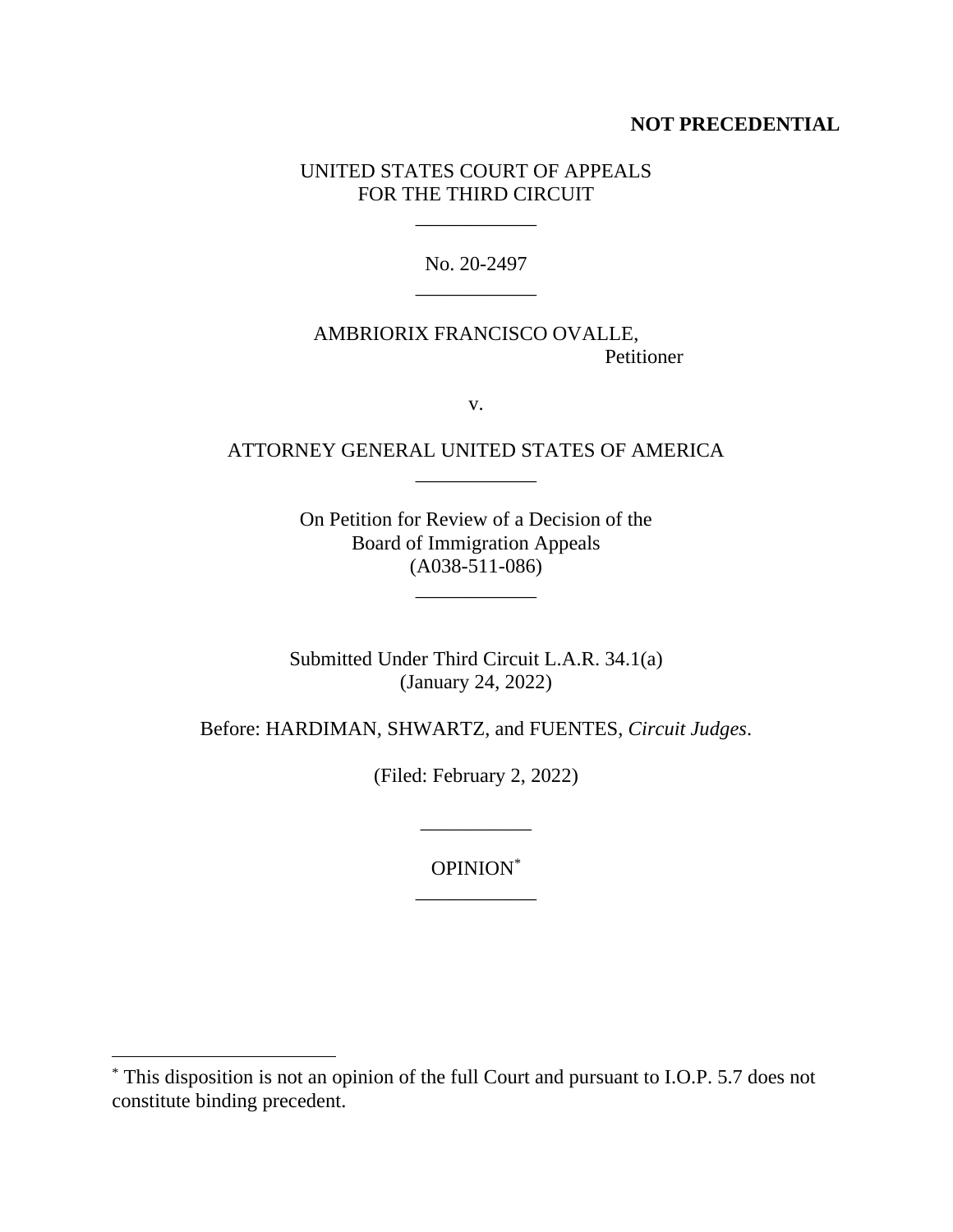#### HARDIMAN, *Circuit Judge*.

Ambriorix Francisco Ovalle petitions for review of a decision of the Board of Immigration Appeals denying his motion to reopen *sua sponte* and terminate his removal proceedings. We will dismiss the petition for lack of jurisdiction.

I

Ovalle was ordered removed to the Dominican Republic in 1999 after he asked the Board of Immigration Appeals to order his removal. Soon after he was repatriated, the BIA decided *In re Devison*, 22 I. & N. Dec. 1362, 1365–68, 1373 (B.I.A. 2000), which held that an adjudication of youthful offender status under Article 720 of the New York Criminal Procedure law does not constitute a judgment of conviction under the Immigration and Nationality Act.

Though Ovalle had argued that same issue in removal proceedings before the agency in 1999, he waited 17 years after the BIA decided *In re Devison* to move the BIA to reopen his case *sua sponte* and terminate removal proceedings. He offered no explanation for his lengthy delay.

The BIA rejected Ovalle's argument that despite his earlier removal to the Dominican Republic the post-departure bar created no impediment to adjudication of his motion. It also declared him ineligible "for sua sponte reopening in light of the postdeparture bar" under 8 C.F.R. § 1003.2(d), and denied his motion. A.R. 36. In doing so, the BIA concluded it lacked the power to exercise its *sua sponte* authority. *Ovalle v. Att'y Gen.*, 791 F. App'x 333, 334 (3d Cir. 2019).

2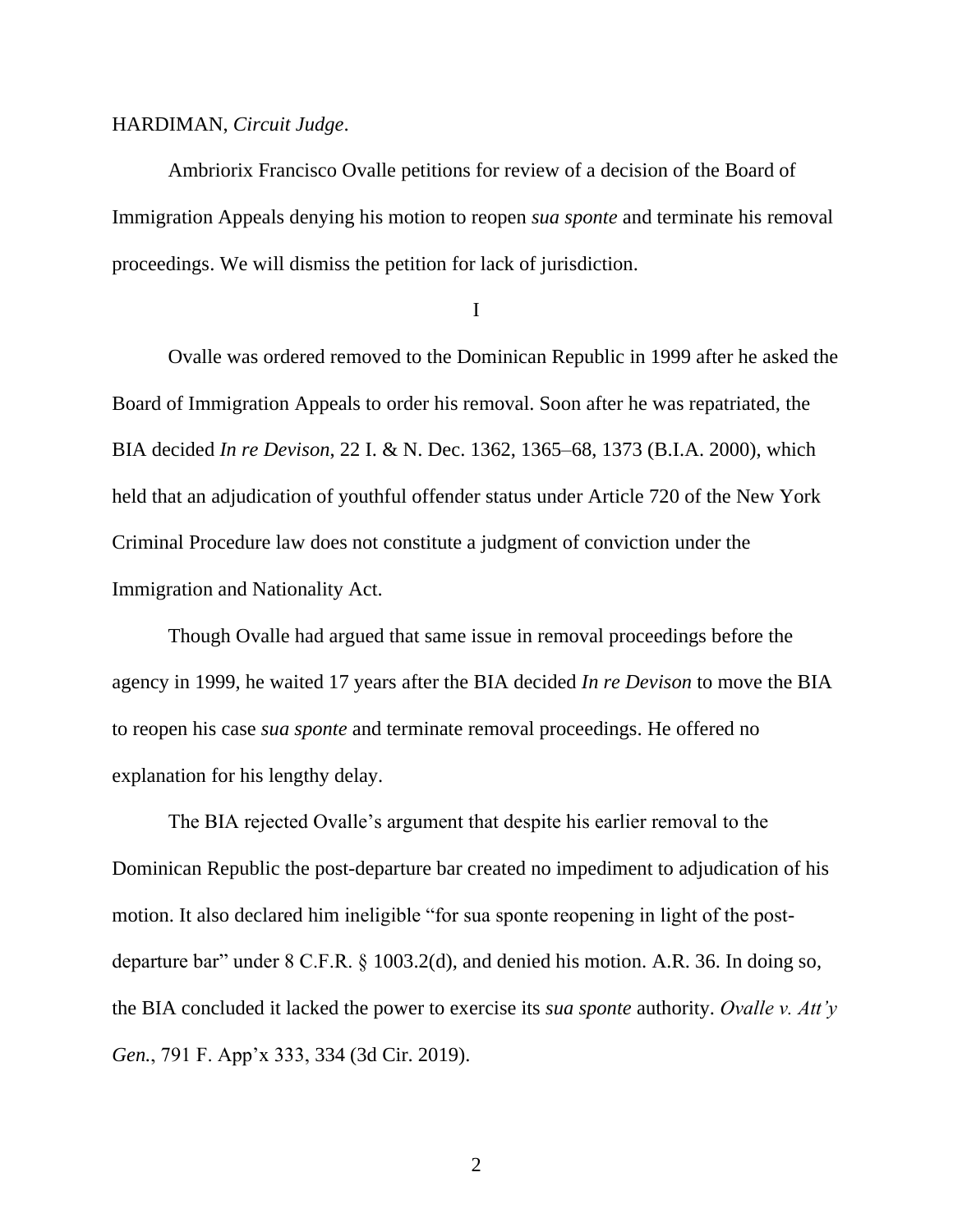Ovalle filed a petition for review, which we granted. We had jurisdiction over that petition because the BIA committed an error of law when it held it lacked the power to exercise its *sua sponte* authority. *Id*. at 335 n.2 (first citing *Sang Goo Park v. Att'y Gen.*, 846 F.3d 645, 651 (3d Cir. 2017) (recognizing two exceptions to the BIA's essentially unlimited discretion and unreviewable authority to deny *sua sponte* reopening—(1) legal error and (2) a BIA rule or settled course of adjudication meaningfully limiting its discretion), and then citing *Pllumi v. Att'y Gen.*, 642 F.3d 155, 160 (3d Cir. 2011) (although the BIA can exercise its *sua sponte* authority to deny reopening for "practically any reason at all," we may review and remand a denial based on a false legal premise)). We held the post-departure bar did not deprive the BIA of jurisdiction to *sua sponte* reopen; the agency had discretion to grant relief despite the post-departure bar. We remanded to the BIA, stating that "it may elect to invoke the bar on discretionary grounds." *Id.* at 337.

On remand, the BIA—doing precisely what we held it could do—exercised its discretion to invoke the post-departure bar, declined to reopen *sua sponte*, and denied Ovalle's motion. In exercising its discretion, the BIA stated Ovalle "waited for approximately 17 years after the issuance of our decision in *Matter of Devison* to file [his] motion to reopen<sup>[]</sup> and has not meaningfully explained why he waited so long to file this motion with the Board, including the steps (if any) he took to preserve his rights during this extended period of time." A.R. 4.

3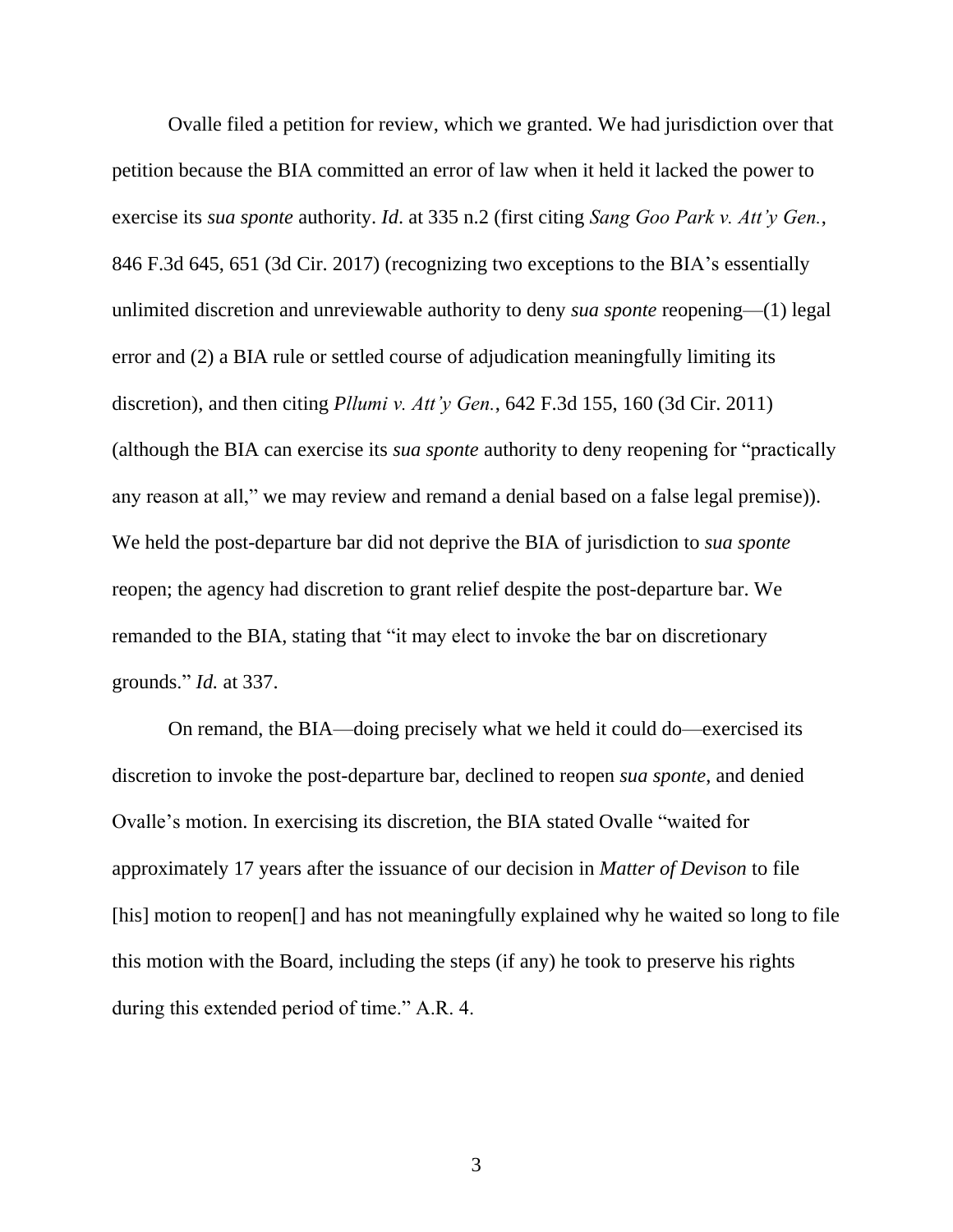Ovalle again filed a timely petition for review. But this time we lack jurisdiction to review the BIA's decision because the agency exercised its discretion to apply the postdeparture bar to deny Ovalle's motion to reopen *sua sponte*.

Relying on *Sang Goo Park v. Attorney General*, Ovalle contends we have jurisdiction because the BIA limited its discretion to deny his motion to reopen *sua sponte* through a settled course of decisions. There are two problems with this argument.

First, under the law of the case doctrine, we must adhere to the prior panel's decision that the BIA had discretion to apply the post-departure bar to deny his motion. *[In](https://1.next.westlaw.com/Link/Document/FullText?findType=Y&serNum=1998186788&pubNum=0000506&originatingDoc=Iccb51260770611eb91b78705c7189b3d&refType=RP&fi=co_pp_sp_506_717&originationContext=document&transitionType=DocumentItem&ppcid=13e560d7df45412baf30d22500e68e68&contextData=(sc.Search)#co_pp_sp_506_717) re City of [Phila.](https://1.next.westlaw.com/Link/Document/FullText?findType=Y&serNum=1998186788&pubNum=0000506&originatingDoc=Iccb51260770611eb91b78705c7189b3d&refType=RP&fi=co_pp_sp_506_717&originationContext=document&transitionType=DocumentItem&ppcid=13e560d7df45412baf30d22500e68e68&contextData=(sc.Search)#co_pp_sp_506_717) Litig.*, 158 F.3d 711, 717 (3d Cir. 1998) ("[O]ne panel of an appellate court generally will not reconsider questions that another panel has decided on a prior appeal in the same case."); *Ovalle*, 791 F. App'x at 336–37 (majority holding the BIA as a matter of discretion may invoke the post-departure bar to deny a motion to reopen *sua sponte*). So we cannot now entertain the argument that the BIA lacked discretion to apply the post-departure bar.

Second, Ovalle has not satisfied the settled course exception. He offers summaries of 74 BIA decisions, some of which involve the granting of motions to reopen filed several years after the final order of removal. According to his own summary, however, 59 of those decisions do not involve the post-departure bar. Among the 15 remaining relevant decisions, none involves an alien who waited anywhere near 17 years *after a change in the law* to seek relief based on that change. So Ovalle fails to persuade us that the BIA has, in a way meaningful to his circumstances, restricted its unreviewable discretion.

4